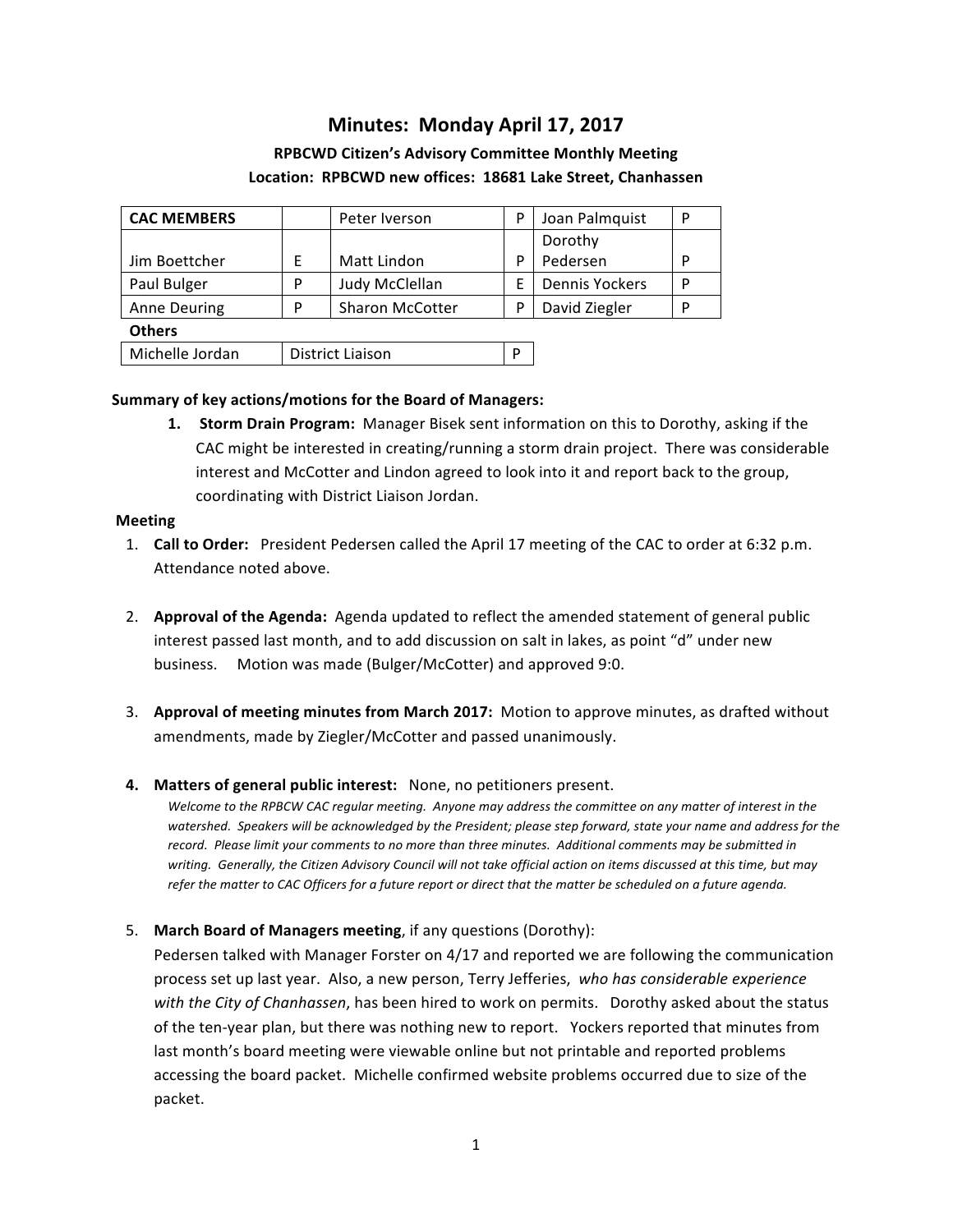#### **6. Old Business**

a. Change "Matters of Public Interest" clause to encourage attendance. Bulger read his recommended additions. Ziegler made a motion and Iverson seconded it to accept the additional language, (underlined below) and the motion passed unanimously. The complete statement (as amended last month with addition this month) is as follows:

Welcome to the RPBCW CAC regular meeting. Anyone may address the committee on any matter of interest in the watershed. Speakers will be acknowledged by the President; please step forward, state your name and *address for the record.* Please limit your comments to no more than three minutes. Additional comments may be submitted in writing. Generally, the Citizen Advisory Council will not take official action on items discussed at this *time, but may refer the matter to CAC Officers for a future report or direct that the matter be scheduled on a future agenda.* Members of the public are welcome to attend the CAC meeting to observe and keep informed of *the committee activities. The CAC requests after the "public interest" comment period is completed, any* feedback be held and provided in writing to the CAC chairman for future consideration.

b. **Subcommittees:** general discussion/decision to form/volunteers (Paul/All) Bulger created a starting structure for subcommittee categories and topics. There are many topics, some are quite broad, and this was designed to get us started. Thank you, Paul.

Discussion points:

- Suggestions on Subcommittee Guidelines were starting points. The number of meetings, length, duration, and reporting back will ebb and flow; and will depend on the breadth of the topics, as well as urgency and number of people involved.
- Yockers asked what work will happen at monthly meetings and whether we have added another, possibly unnecessary, layer? Pedersen suggested if there is a hot topic we need to talk about, she needs to be alerted and will put it on the agenda. Then, the subcommittee will bring the information and we will discuss it as a group.
- Yockers asked, as an example, if the information that Jordan is providing on outreach and education should go to subcommittee or if it is important for us to discuss as a group.
- Citizen science monitoring keeps coming up as a topic, and seems important. Ziegler suggested this is a good example for a subcommittee to work on and bring forward recommendations to the broader group.
- Lindon asked whether subcommittees will be making decisions, or bringing focused information to the group, with a recommendation. There was agreement that having smaller groups do research and assimilate information for the group would be helpful, and acknowledgment that historically it has been hard for the CAC to work on things in meetings. We agreed again, that use of subcommittees is a way to get more done. Iverson suggested we try it for a few months and evaluate. Pederson acknowledged that, as volunteers, we have different levels of expertise on topics, and use of small groups should make us more efficient.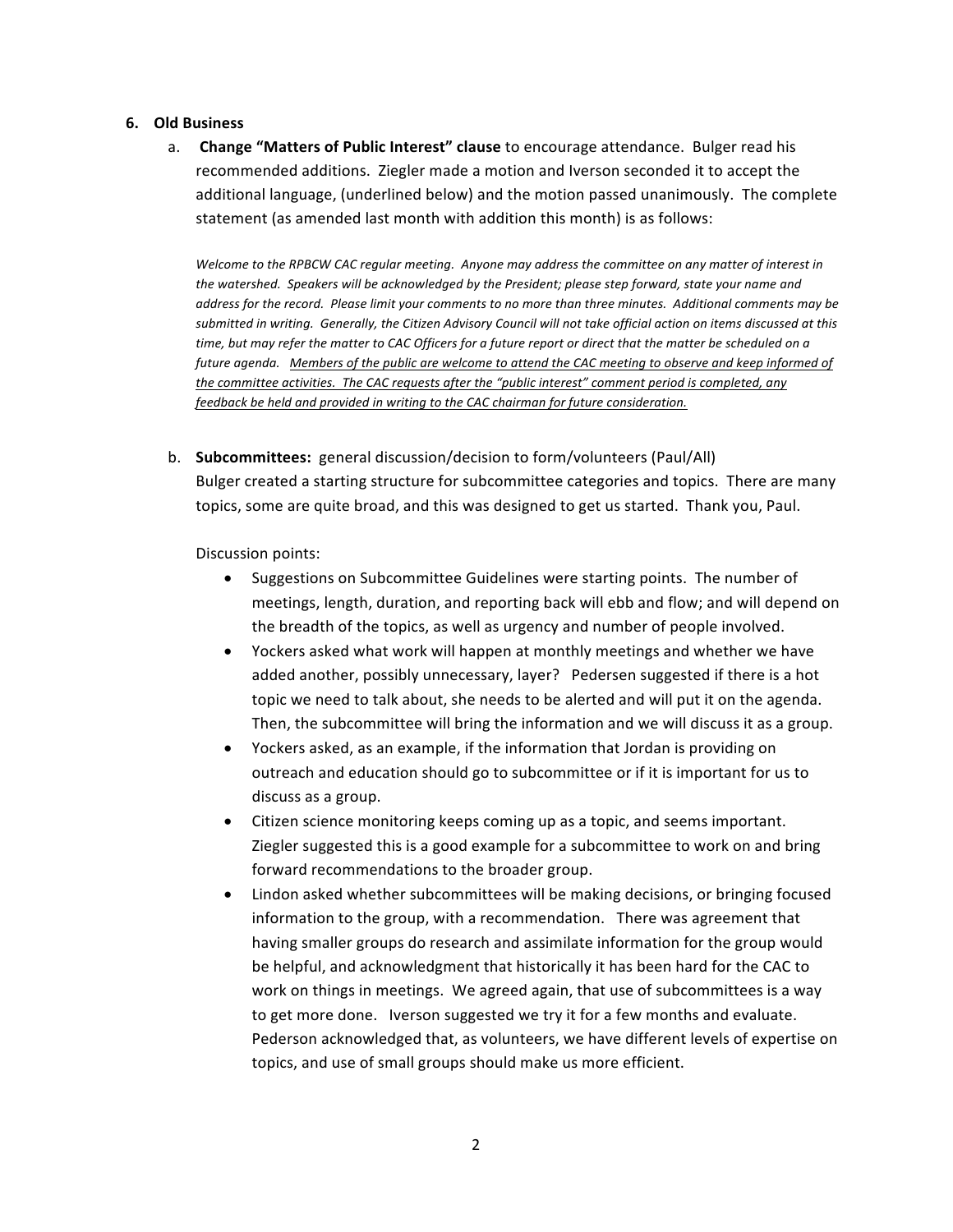- Iverson wanted to make sure the subcommittees have the authority to call on others and tap into their experience.
- Previously, we agreed that we need to spend enough time on the ten-year plan and this was affirmed.
- Lindon suggested that we could break up subcommittees to align with topics/chapters in the ten-year plan. It's hard to know if this will work, until we see that plan, which will happen next month.
- Yockers: Communication could cross many topics (e.g. website, marketing, and communication), with overlap which could be overwhelming for one committee.
- Lindon: If we only have one person, they can be the lead, we don't have to have a subcommittee.
- Pedersen: Do we put subcommittees on the agenda each month? We agreed to have them on the agenda so we have time allocated, if there are things to cover. Subcommittees will report only when they have updates to share.
- Palmquist suggested that what we decide not to do is just as important as what we will do. In response, Pedersen said we don't need to worry about Water Stewards, or Cost Share this year.
- The question was asked whether we should more actively market cost sharing to get more participants. This might be something a marketing/communication group gets involved with. Ziegler mentioned that 9 Mile Creek went door-to-door soliciting involvement in a rain garden. Yockers asked how people hear about the cost sharing, and Jordan said it is publicized on website and at events. We do more projects each year, with variation in when they come in. It is a good idea to keep talking about how people come into the program.
- Yockers asked about MN lake associations and who works with them to develop associations. Lindon shared there is a published association of lake associations but there is not a governmental agency that is responsible for this in MN. Interest in lake associations seems twofold: 1) Setting them up (Ziegler and Pedersen) and 2) How to best work with them to achieve goals and objectives.
- Also note, we don't have anyone interested in budgeting specifically. We will be involved with this at a big picture level, as part of review of the ten-year plan, however. A lot of effort was spent on this in the past, to understand how the watershed is budgeting, are they budgeting accurately, how is the reporting, etc. We may not need a subcommittee this year, and so will designate this as inactive, but leave the topic on the list for the future.
- Also, no one volunteered for AIS, but there will be an emergency plan for this coming to the board. AIS is a continuous broader topic and will be addressed, even if we have no subcommittee for other invasives or aquatics.

### CAC members indicated the following areas of interest:

**Dorothy:** Groundwater, wetlands, climate change and lake associations.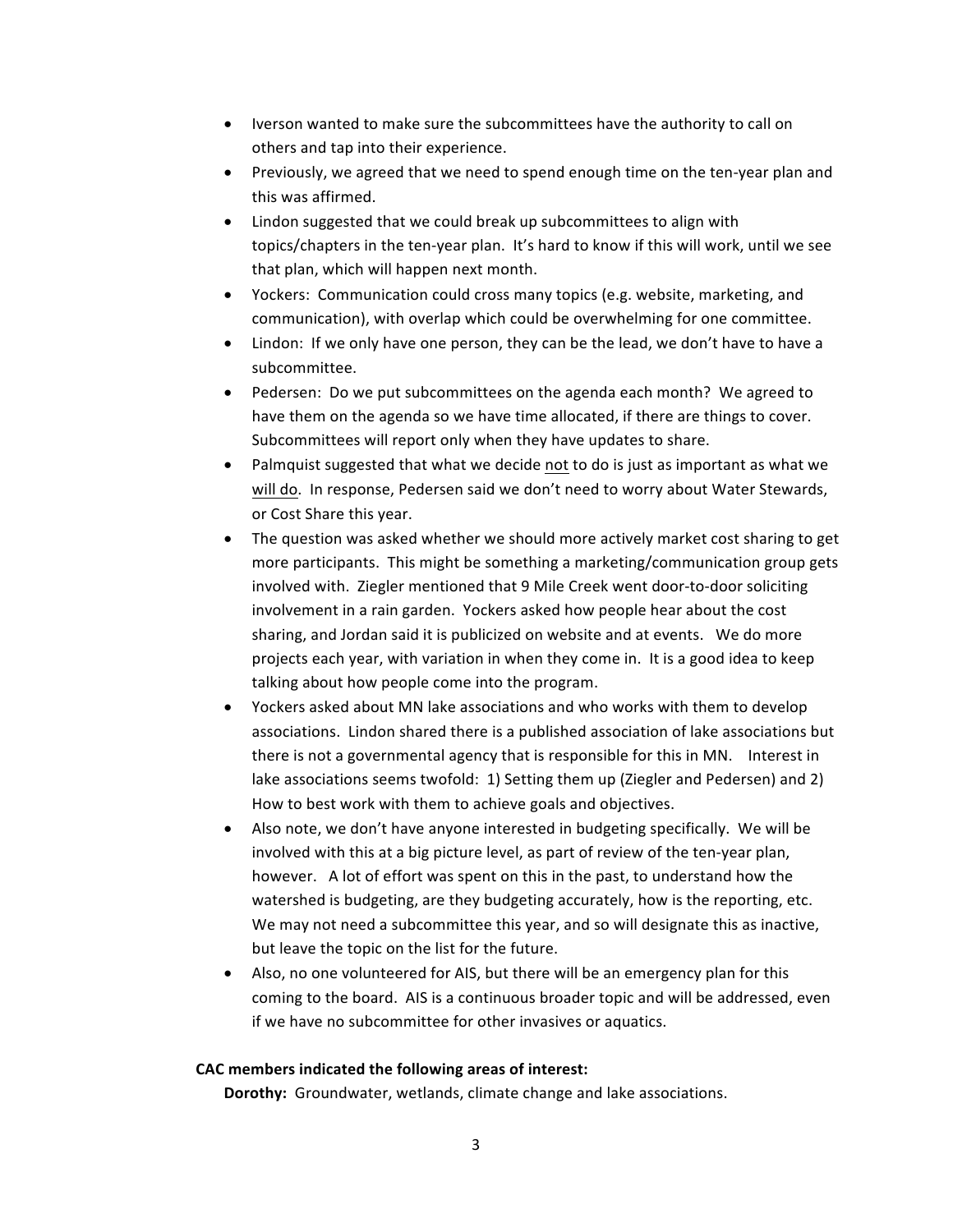- **Dave:** Lake association, also project/permit review (e.g. draft UAA). The permit reviews presented to the board are in depth and technical. These may need more attention from the CAC, especially if we are making a recommendation. Sometimes recommendations are made before we see the reviews and the TAC is not involved. Dave is interested in becoming more involved in these reviews.
- **Matt:** Lake matrix, define that to lakes, creeks and river (water quality review), the lake water quality restoration efforts, and groundwater. He is also the CAC TAC representative.
- **Dennis:** Education and outreach, wetlands and sports fishing and wildlife. Dennis also commented if a subcommittee doesn't think there is enough budget allocated to get the necessary work done, we will need to prioritize, or push back to ask for larger budget, as budgets can be modified.
- Anne: Ten-year plan, and volunteerism, citizen monitoring, climate change and groundwater. She is particularly interested in storm drains and has an idea for a silk sock to provide 24/7 storm drain hygiene. She is developing a prototype, and working to address public traffic concerns, aesthetic concerns, issues with cities and plows etc. as well as the need to keep them clean, etc. She would like to work on that as a special project.

Paul: Groundwater and major reports, and website.

- **Pete:** Wide interest in many of these including, groundwater, also lake associations and hopes that other things can be added downstream.
- **Joan:** Interest in speaker's bureau, volunteerism, and marketing issues (which cross many of the outreach/education and volunteerism topics and the website, etc.) **Sharon:** Volunteerism, and would like us to do an Earth Day clean up every year. Would also be interested in Anne's silk sock project.
- c. **Update on ten-year plan process** (Michelle)(INFORM): The first three chapters of the plan will be presented to CAC at the May meeting and they will be made available to us beforehand, if possible. The remaining chapters will be available in July. At this point, we are not sure what the first three chapters will be, but anticipate they may include the prioritization system. Jordan will ask Bleser to also include an outline of the entire plan (e.g. table of contents), if possible. Meanwhile, goals and strategies have been identified, as have audiences. Detailed Education and Outreach is an attachment to the plan.

Michelle distributed and talked the CAC through the summary of the Watershed Outreach Workshop and Teacher Summary. The objectives were to identify topics of interest, methods of accessing water resource information, and desired method of delivery. The teacher summary concluded that they have limited time and are looking for outdoor activities, hands on opportunities and guest speakers.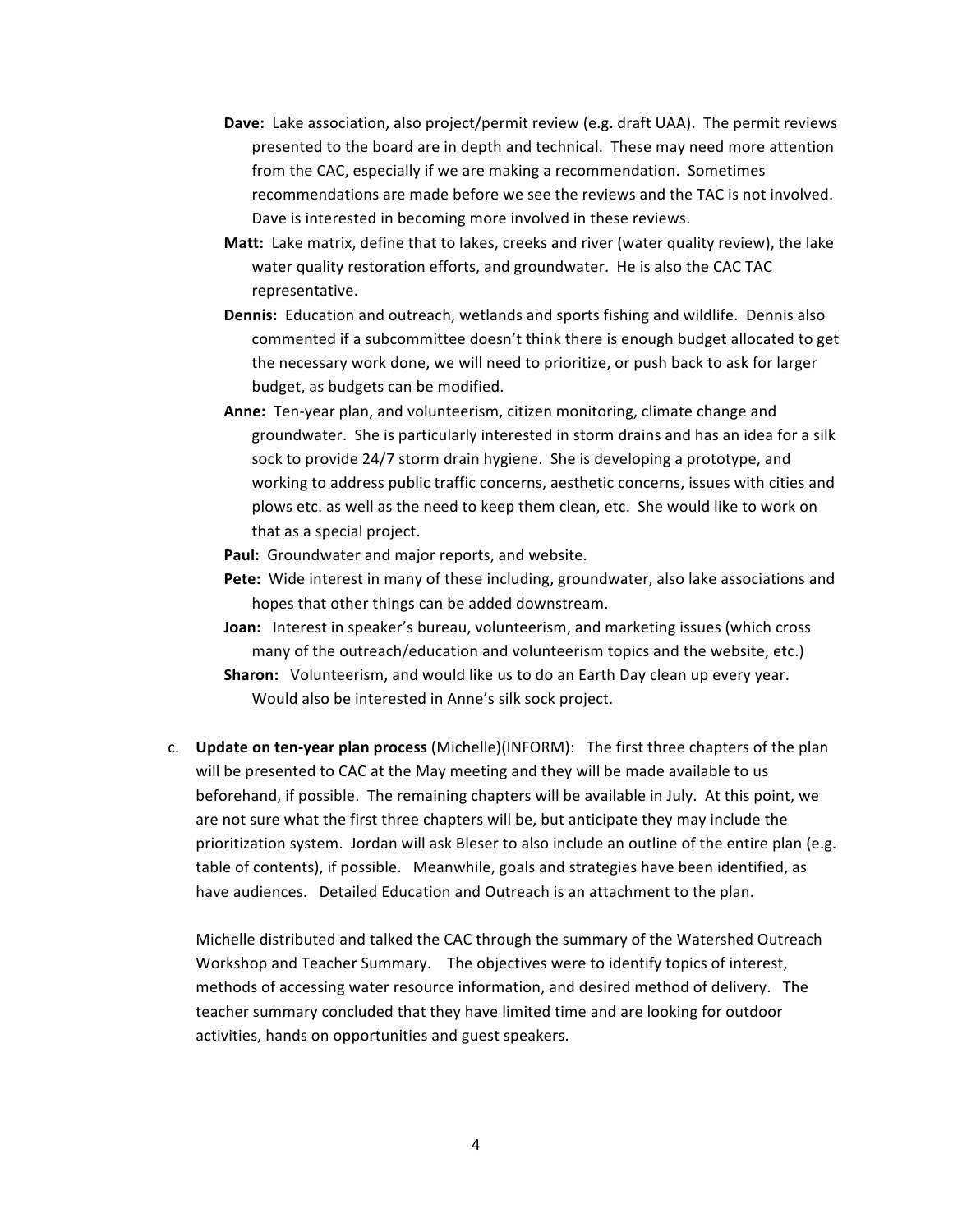There was a question about if/how staff is tracking impact. Jordan reported they track contacts at events, as well as counts of materials that go out, volunteer hours, etc. and are doing more of this. The adopt-a-drain.org pilot has trackable links.

Yockers asked about the timeline for completion of Jordan's work, and where in the process she wants assistance from the CAC. She will have a skeleton by May board meeting and needs to get Bleser's input to answer his question. Yockers volunteered to help Jordan take the current information to the next level. Michelle will talk to Claire and will get back to Dennis. This also involves a larger question of how staff wants to engage the CAC annually.

Bulgar asked if the ten-year plan is a snapshot and/or if there will be updates on an ongoing basis. Michelle expects the plan won't change, and the detailed Education and Outreach is an attachment to the ten-year plan and she will build her work plan off that each year.

d. Website reno/feedback Round 2 (Michelle/All): Jordan shared our comments and Bleser's with web designer, who needs more information before she can do a second round. Jordan will have a more specific update at the May meeting. She asked for input on whether to customize the site to audience or topic, as it can get complicated. We need to direct them to information, not create new content—that is available elsewhere. It would be nice to know who the users are and Jordan will ask the developer what's available.

### **7. New Business**

- a. **Climate Change forum/education** (Michelle): This idea came from a discussion at CAC last month. The Board thought it was a good idea, and decided it should be made a community wide event. On May 31 at Nine Mile Creek district offices there will be a presentation and discussion on climate change impact on a local level. Please promote it and invite others.
- b. **Adopt a Storm Drain (Dorothy/Michelle):** Manager Bisek sent Dorothy information on this, to see if the CAC would be interested in a similar program. Ziegler, McCotter and Lindon did some work with this on their capstone projects as Water Stewards. McCotter and Lindon volunteered to pursue this, with assistance from Jordan. Will look for ways to combine this with the Clean Water MN work: adopt a drain and community cleanup tool kit. (referenced below). One question Jordan will look into is whether the cities have a list of all the drains/culverts.

Other points;

• EP has new, more durable placards available, although the shape makes them a little harder to install them on round curbs. Lindon involved neighborhood kids in an educational event, marking drains and talking to neighbors. It worked well and didn't require a lot of work. He suggested we could also move beyond the storm drain to the culverts, depending on the shape and if there is a grate. Iverson worked with his lake association and got city kits, involving children in the process.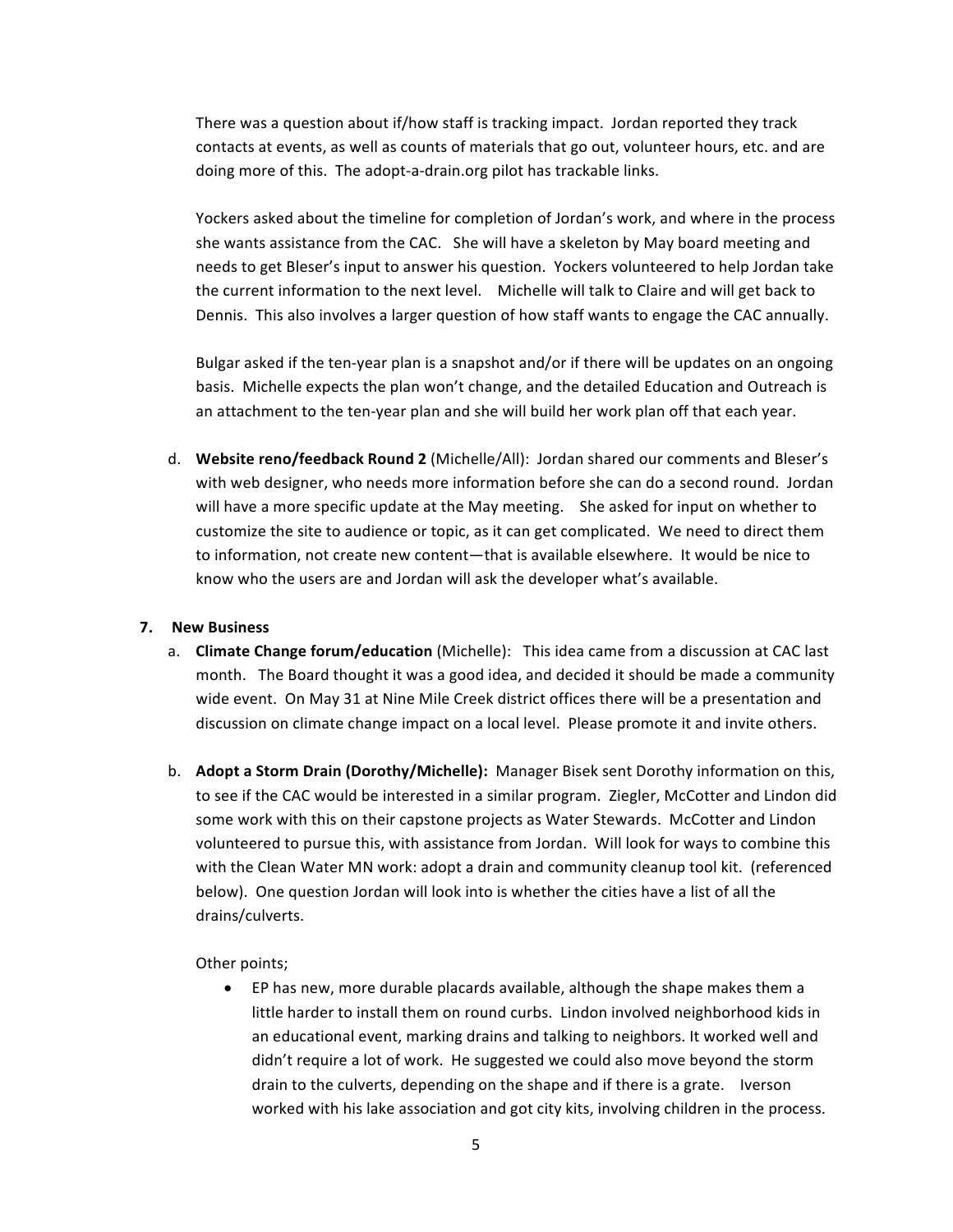- McCotter liked the idea of measuring what we pull out, but acknowledged the difficulty of measuring. If the drain is cleaned regularly there is not a lot to measure, and it also depends a lot on the specific drains, as well as the neighborhood, and how they treat leaf waste (raking into street).
- Cleanwater MN, watershed districts, cities, and counties, are universities (Hamlin) are coming together to pool resources and do programs. A new website (http://cleanwatermn.org), identifies what individuals can do on their property to help clean water. Information for fall leaf cleanup is being updated, and there is a rollout of adopt-a-drain.org. This site lets you sign up for a specific drain, and you get a nice sign and reporting card.
- c. **AIS action plan (Michelle update):** Emergency action plan; Administrator Bleser is pulling that all together so we have a plan as to what happens if/when an AIS is identified on a specific lake. McCotter reminded us that we hired a consultant a few years ago to identify what components had to be in a plan. Michelle will remind Claire of this, to see if she can tap into that information and if she cannot find it, she will contact McCotter.
- d. **Salt levels:** A recent Star Tribune article brought attention to rising salt levels in lakes and raises the question if we know our lake's salt levels and if they are going up or down. Liaison Jordan confirmed that the district measures chloride on a rotating basis with three years of data collection per chain (so on 3 years off 6 years). The 2016 report (covering 2013-2016 in the Riley chain) shows generally decreasing levels, below the level of concern. The next three years will focus on the Purgatory Creek Chain. Monitoring occurs in the winter, as soon as the ice is in until it is unsafe to monitor. They check chloride a couple of times in the spring, as well. They also do storm water monitoring and salt levels are a lot higher in the ponds. Jordan reported that, the district participated in MN pollution control training on salt reduction and cities are also proactive. The major challenge has been more with private companies; due to concerns over liability.

Iverson shared that the City of EP would be glad to talk to us about what they are doing to reduce salt use and Yockers suggested all cities should be invited—especially since other cities are also very proactive and we have many people in the northern part of our district.

### Topics for Next Month; Ten-year plan and web update

Adjournment: The motion to adjourn was made by Iverson, seconded by Lindon, and passed unanimously. Meeting was adjourned at 8:53.

#### **Upcoming Events**

I would suggest adding the rain barrel dates May 5 and 6 and the Climate Change workshop on May **31st**

Board Workshop, Wednesday, May 3, 5:30 pm District Office